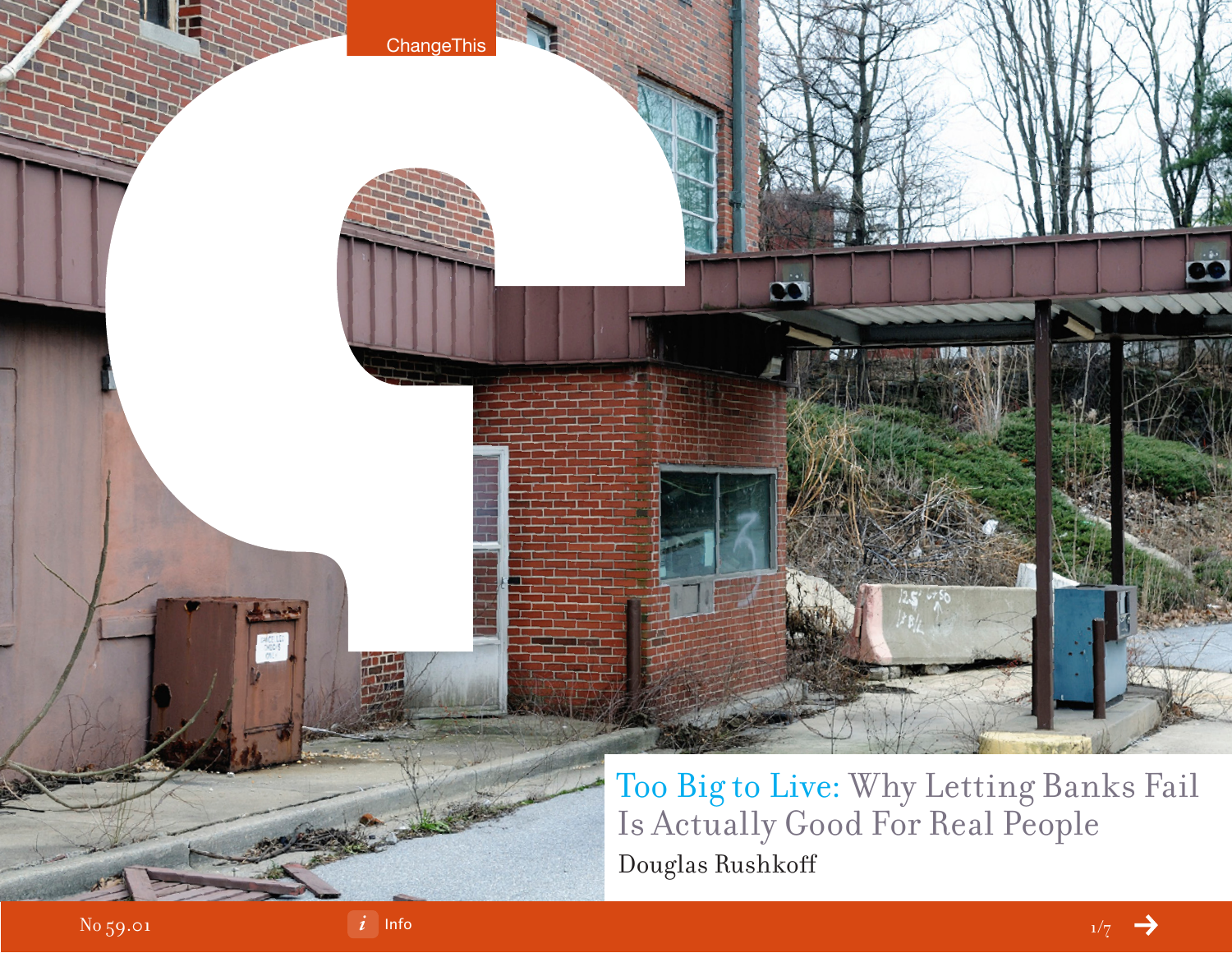As the financial institutions we have come to rely on appear to topple under their own weight, our natural instinct is to rush to support them. These are the banks, investment groups, and insurance firms to which we have outsourced our savings, financing, and investing. They fund our businesses and lend most of our currency into existence.

Were we just a bit more aware of how this dependency developed, and what it costs us in the long run, we might choose instead to exploit their temporary vulnerability toward very different ends. Indeed, if we had our wits about us, we would seek to put our biggest banks out of our misery, for good.

The current economic crisis is less a function of poor decision-making by a few bonus-seeking executives than it is the embedded logic of a banking and currency system developed during the Renaissance for reasons that had little to do with promoting wealth and opportunity. Back then, the aristocracy was growing increasingly threatened by both a rising merchant class and increasingly prosperous local economies. Less and less business activity involved the standing aristocracy. So they came up with two business innovations to reverse the trend.

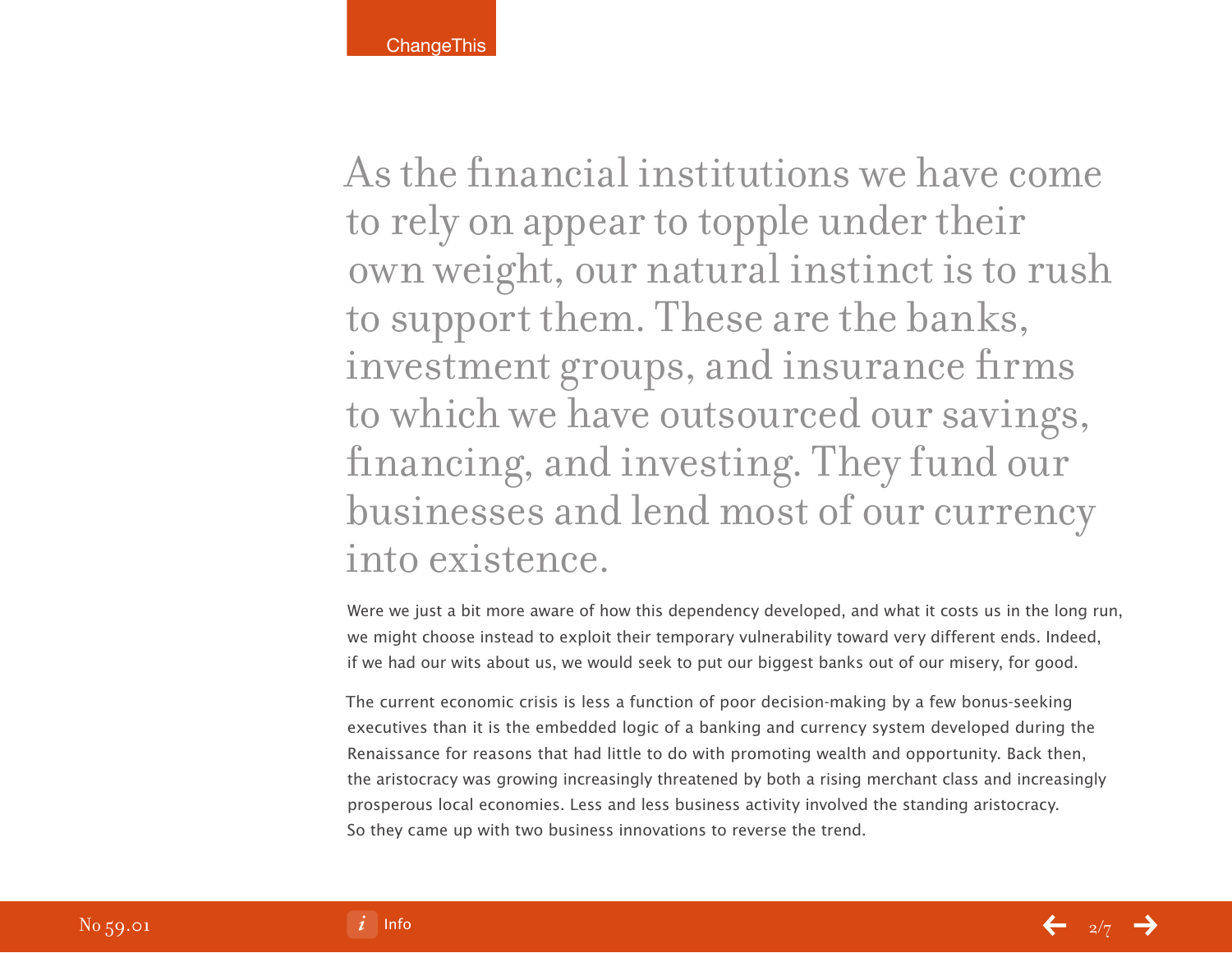The first was the chartered corporation. In return for shares in the company, a king would grant it a monopoly charter to do business in a certain region or industry. Free from competition, the company could forget about innovation and focus on exploitation. The monarch, meanwhile, could write laws that favored the corporation's operations. This is why American colonists, for example, were forbidden from fabricating clothes from the cotton they grew. They were required to sell the cotton to the British East India Trading Company, at fixed prices, that then shipped it back to England where it was made into clothes, and those clothes were shipped back to America for purchase. The colonists were not allowed to add value to the resources they extracted from their territories by fabricating anything from them; they were only allowed to deliver the resources to the company. The corporate charter worked to prevent anyone but the chartered corporation from creating or exchanging value in ways that could not be immediately extracted by the corporation. Any value could only be created through, and extracted by, the chartered monopoly. In order to participate, one had to work for a company, buy from a company, or invest in a company.

The other main innovation, centralized currency, was also designed to prevent people from exchanging value directly. Throughout the late middle ages, towns were getting quite wealthy using their own currencies, based in grain. A farmer would bring his harvest to the grain store and leave with a receipt that could be broken up into smaller pieces and used as cash. Instead of accruing interest, the money lost value over time; the grain store had to sell the grain to make money back, and some grain was lost to rats or spoilage.

This meant people spent the money as quickly as possible, reinvesting it in preventative maintenance, high wages, and local activity. People ate well and worked less than we do today. They had so much extra cash to invest they built the great cathedrals of Europe which, contrary to popular belief, were not funded by the Vatican but by small towns creating highly profitable pilgrim and tourist sites for the benefit of future generations.



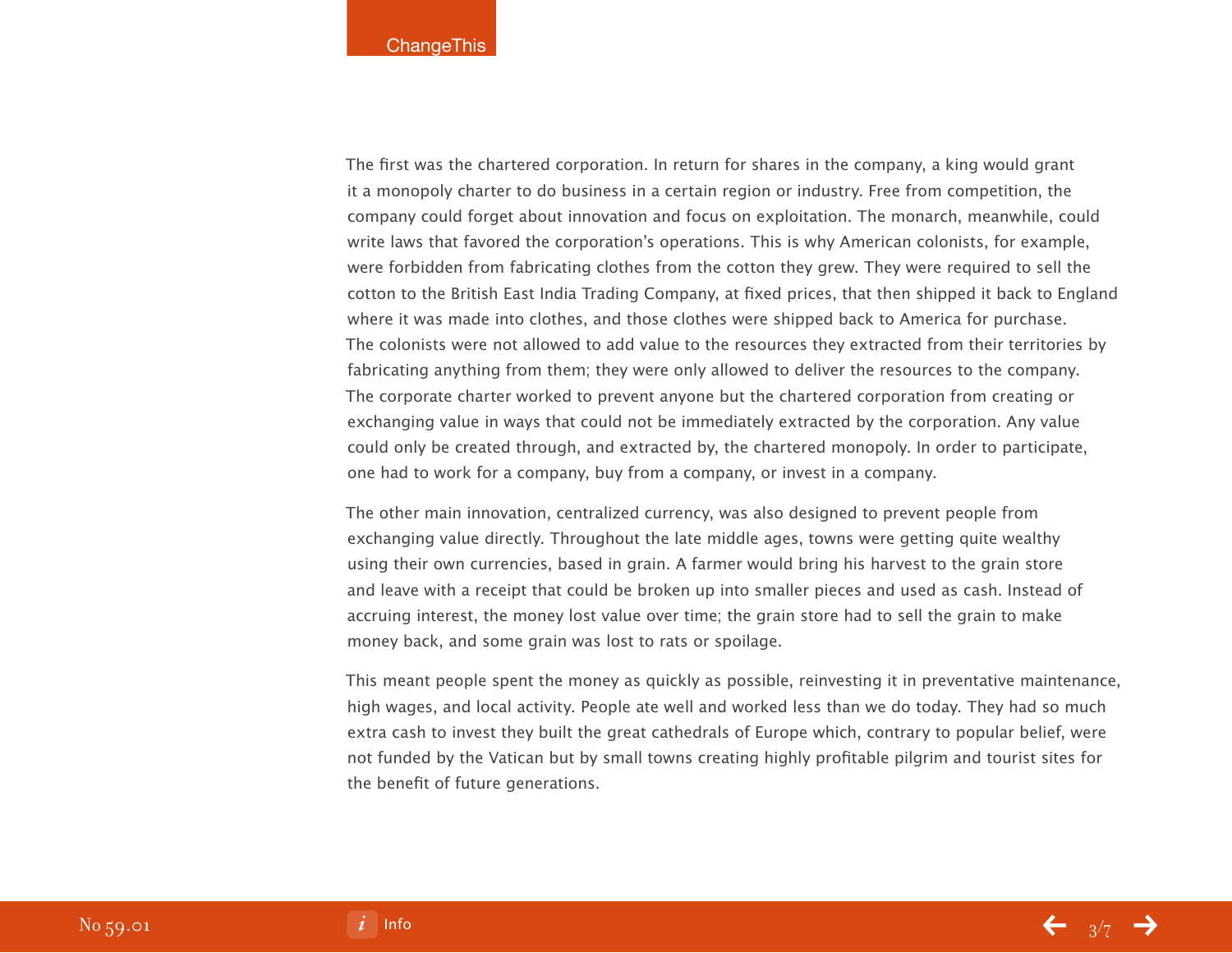The royal stop loss measure on all this decentralized prosperity was to make local currency illegal, and mandate that everyone use coin of the realm. These centralized currencies were no longer earned into existence by farmers, but lent into existence by the central bank—often just another chartered monopoly. Unlike abundant local currency, the bias of scarce, precious metal-based currency was not towards spending but towards saving. It favored the rich, by design.

Neither corporate charters nor centralized currency were developed to promote the free market, but rather to prevent its unbiased distribution of wealth. That's why Adam Smith detested government and its corporations equally. They are partners in crime.

# Neither corporate charters nor centralized currency were developed to promote the free market, but rather to prevent its unbiased distribution of wealth.

Today, central currency is still loaned into existence—not by the government (who must borrow money like the rest of us) but by the central bank. The central bank loans money to its affiliates, at interest, who then loan it to smaller banks, at a higher rate of interest, who then loan it to businesses. For every \$100,000 loaned to a business, some higher amount will have to be paid back. Where does that extra money come from? Another business that borrowed from the bank. For one to succeed, the other must go bankrupt—or grow.

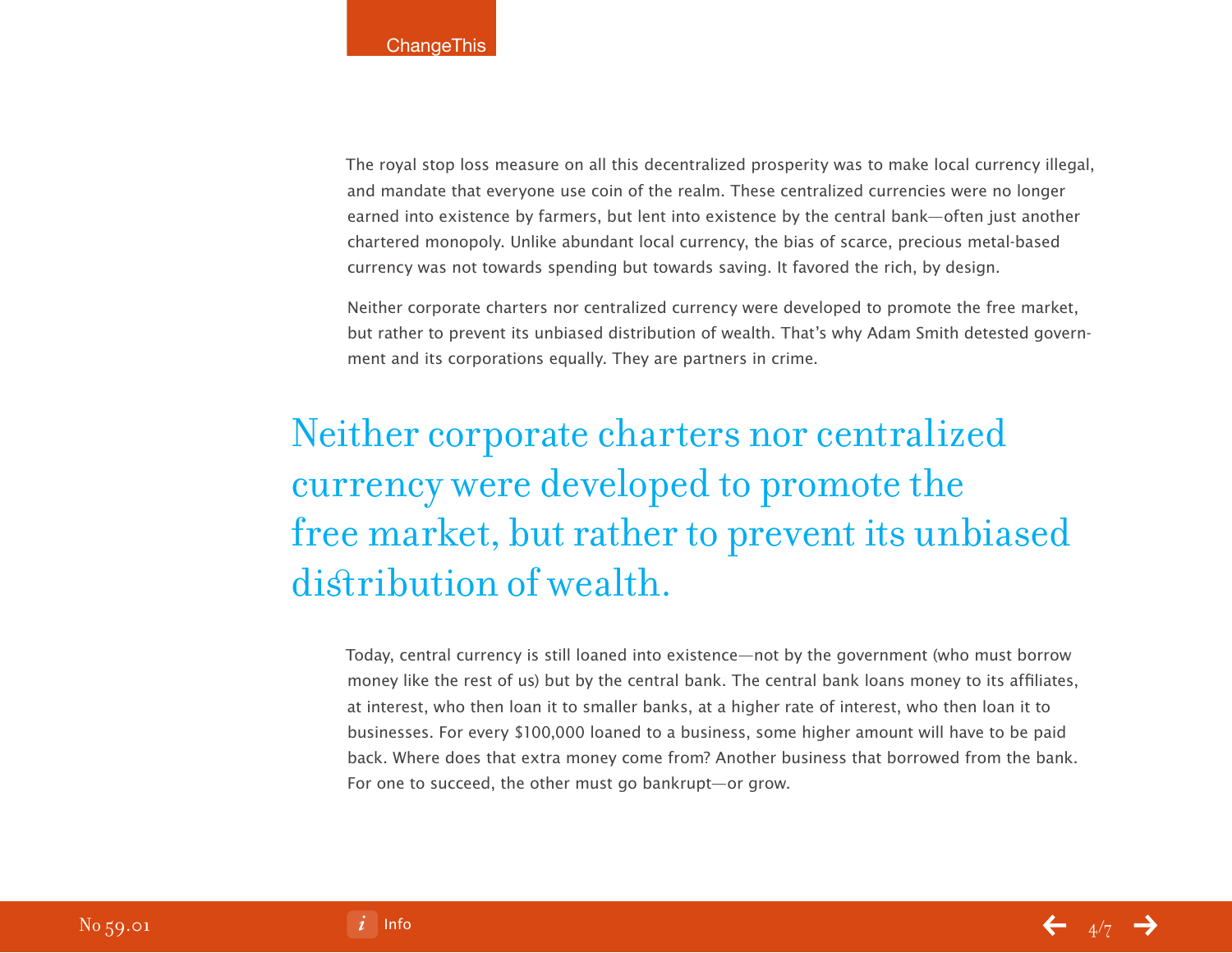Thus, the growth requirement of bank-driven investment capital. The rate of a business or market's expansion is dictated not by the demand of its consumers, but by its debt structure. Corporations become little more than names on debt, or the stories through which more is incurred. The only ones who earn for keeps in this scheme are the lenders.

This is why it is particularly ironic that, when these institutions are caught over-leveraging their advantage over us and entangle themselves in their own interest trap, our first response is to pay their way out of insolvency. We would rather spend our grandchildren's money on saving the banks than come to an understanding of how they work against our interests in the first place. Banks are a burden to the economy, not the source of its fuel.

None of the bankers or investment strategists I have interviewed over the past decade were even aware of the history of the money they work with, or of the biases of its functioning. "There's other kinds of money?" most asked me.

Yes, there are. And other kinds of lenders. In my own town in Westchester, a restaurant called Comfort, when rejected by the bank, issued its own dollars as a way of funding an expansion. Townspeople spend \$100 for \$120 worth of food. A 20% return on investment for us, and cheaper money for the restaurateur. Plus, we get a better restaurant in our town. Right now, dozens of local currencies are emerging and thriving throughout America, under the radar of speculative capital, for use on everything from auto repair to babysitting. This is the real economy, emerging by necessity.

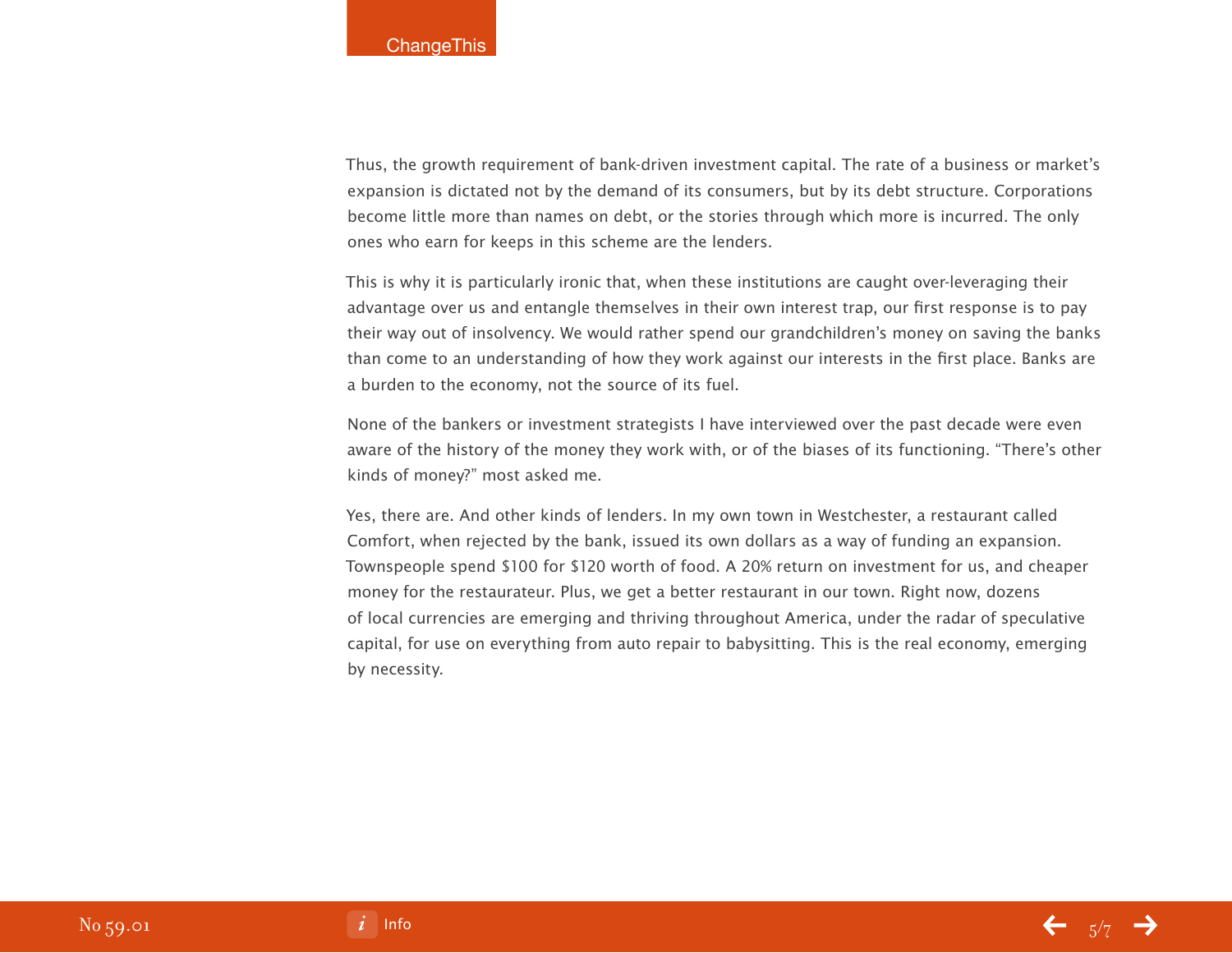The failure of giant banking is less a crisis than it is an opportunity to rediscover the long lost art of local commerce. (Make no mistake, a majority of the banking interest is alive and well, thriving off the traditional savings and loan business model of taking deposits from people or businesses and making loans to others. They're not part of conversation, or even invited to the hearings.) President Obama is misguided to believe the economy's ills are owed to large banks' refusal to lend. (They had more money to lend than we needed to borrow; that's what created the housing bubble to begin with.) Rather, like hostages suffering from the Stockholm Syndrome, we have come to regard the institutions that have commandeered our economy as our benefactors.

# The failure of giant banking is less a crisis than it is an opportunity to rediscover the long lost art of local commerce.

We must stop accepting the current operating system of money as a given circumstance of economic reality, and the speculative economy in which they operate, as measure of the real world's economic health. **They are not. They were invented—by people with interests opposed to ours, and who have long since left the building.**